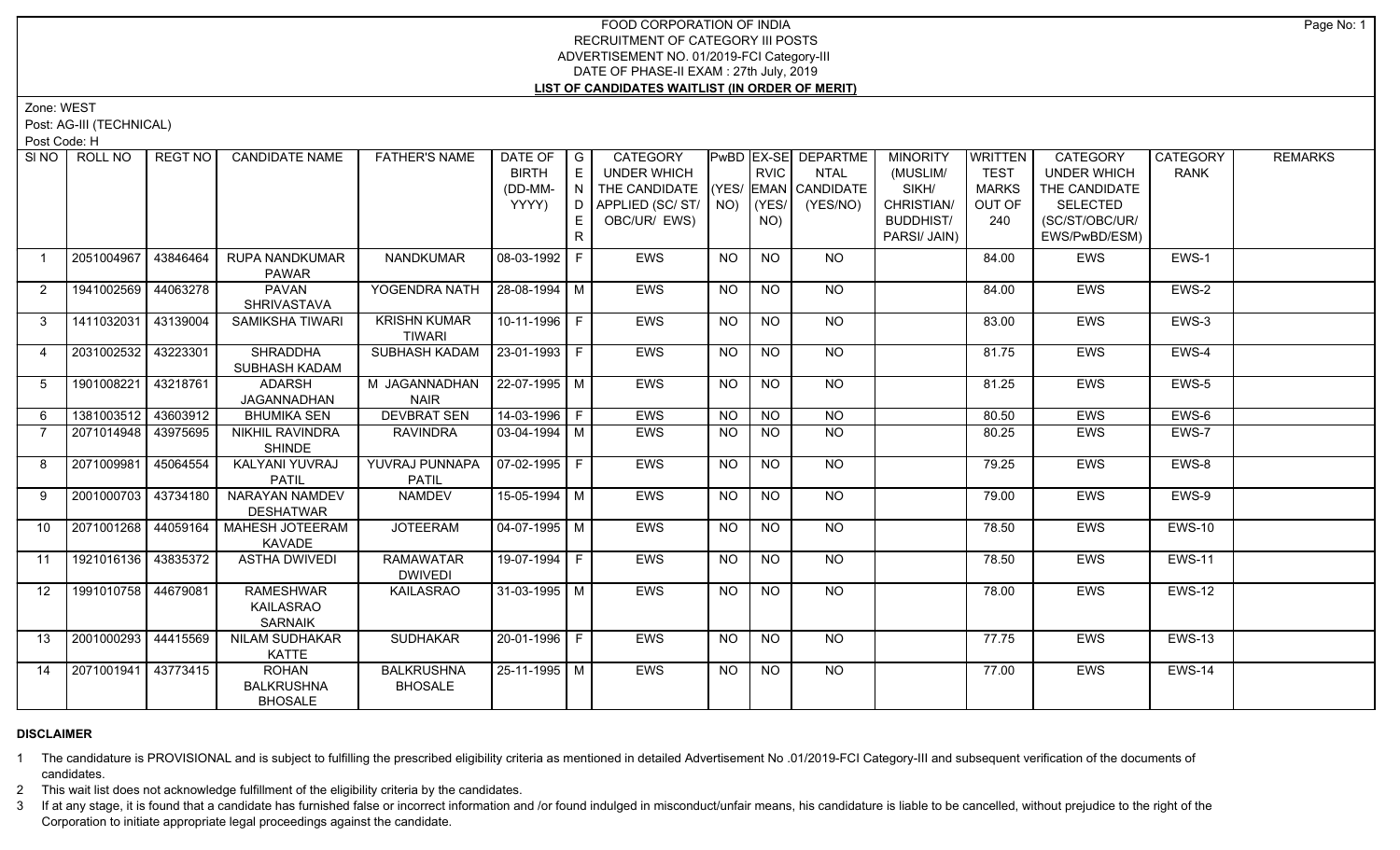# FOOD CORPORATION OF INDIA RECRUITMENT OF CATEGORY III POSTS ADVERTISEMENT NO. 01/2019-FCI Category-III DATE OF PHASE-II EXAM : 27th July, 2019 **LIST OF CANDIDATES WAITLIST (IN ORDER OF MERIT)**

Zone: WEST

Post: AG-III (TECHNICAL)

Post Code: H

| SI NO | ROLL NO               | <b>REGT NO</b> | <b>CANDIDATE NAME</b>                   | <b>FATHER'S NAME</b>    | DATE OF            | $\overline{\phantom{a}}$ G | CATEGORY               |           |             | PwBD EX-SE DEPARTME        | <b>MINORITY</b>  | WRITTEN      | CATEGORY           | <b>CATEGORY</b> | <b>REMARKS</b> |
|-------|-----------------------|----------------|-----------------------------------------|-------------------------|--------------------|----------------------------|------------------------|-----------|-------------|----------------------------|------------------|--------------|--------------------|-----------------|----------------|
|       |                       |                |                                         |                         | <b>BIRTH</b>       | E                          | UNDER WHICH            |           | <b>RVIC</b> | <b>NTAL</b>                | (MUSLIM/         | <b>TEST</b>  | <b>UNDER WHICH</b> | <b>RANK</b>     |                |
|       |                       |                |                                         |                         | (DD-MM-            | I N I                      | THE CANDIDATE          |           |             | $ YES/$ EMAN $ $ CANDIDATE | SIKH/            | <b>MARKS</b> | THE CANDIDATE      |                 |                |
|       |                       |                |                                         |                         | YYYY)              |                            | D APPLIED (SC/ ST/ NO) |           | $ $ (YES/   | (YES/NO)                   | CHRISTIAN/       | OUT OF       | <b>SELECTED</b>    |                 |                |
|       |                       |                |                                         |                         |                    | E.                         | OBC/UR/ EWS)           |           | NO)         |                            | <b>BUDDHIST/</b> | 240          | (SC/ST/OBC/UR/     |                 |                |
|       |                       |                |                                         |                         |                    | R                          |                        |           |             |                            | PARSI/ JAIN)     |              | EWS/PwBD/ESM)      |                 |                |
| 15    | 2061002053 44537536   |                | PURUSHOTTAM                             | <b>BALKRISHNA</b>       | 06-04-1993   M     |                            | EWS                    | <b>NO</b> | <b>NO</b>   | <b>NO</b>                  |                  | 77.00        | EWS                | <b>EWS-15</b>   |                |
|       |                       |                | <b>BALKRISHNA</b>                       | <b>ANANDRAO</b>         |                    |                            |                        |           |             |                            |                  |              |                    |                 |                |
|       |                       |                | <b>DESHMUKH</b>                         | <b>DESHMUKH</b>         |                    |                            |                        |           |             |                            |                  |              |                    |                 |                |
| 16    | 1471008914 43041111   |                | <b>SAMIR BAVANJIBHAI</b>                | <b>BAVANJIBHAI</b>      | 23-10-1996 M       |                            | <b>EWS</b>             | $N$ O     | $N$ O       | $N$ <sup>O</sup>           |                  | 77.00        | <b>EWS</b>         | <b>EWS-16</b>   |                |
|       |                       |                | <b>GAJERA</b>                           |                         |                    |                            |                        |           |             |                            |                  |              |                    |                 |                |
| 17    | 2001001713 43484338   |                | <b>VINAYAK SHESHRAO</b>                 | SHESHRAO                | $04 - 08 - 1993$ M |                            | <b>EWS</b>             | <b>NO</b> | <b>NO</b>   | NO                         |                  | 76.25        | <b>EWS</b>         | <b>EWS-17</b>   |                |
|       |                       |                | <b>DALVI</b>                            |                         |                    |                            |                        |           |             |                            |                  |              |                    |                 |                |
| 18    | 2081001015 45045542   |                | <b>NARENDRA</b>                         | <b>ANIRUDDHA</b>        | $12 - 05 - 1994$ M |                            | EWS                    | <b>NO</b> | <b>NO</b>   | <b>NO</b>                  |                  | 76.00        | EWS                | <b>EWS-18</b>   |                |
|       |                       |                | ANIRUDDHA PATIL                         | SAHEBRAO PATIL          |                    |                            |                        |           |             |                            |                  |              |                    |                 |                |
| 19    | 1951012364 45162090   |                | RAHUL JAIN                              | MOHAN LAL JAIN          | $30-09-1995$ M     |                            | EWS                    | <b>NO</b> | <b>NO</b>   | <b>NO</b>                  | JAIN             | 75.50        | EWS                | <b>EWS-19</b>   |                |
| 20    | 1921010250 43064729   |                | <b>SHAKSHI TIWARI</b>                   | <b>KKTIWARI</b>         | $13 - 10 - 1993$ F |                            | <b>EWS</b>             | <b>NO</b> | <b>NO</b>   | $\overline{NQ}$            |                  | 75.50        | EWS                | <b>EWS-20</b>   |                |
| 21    | 2031011946 43998625   |                | SHARYU TANAJI                           | <b>SALUNKHE TANAJI</b>  | $16-08-1996$ F     |                            | EWS                    | <b>NO</b> | <b>NO</b>   | $\overline{NQ}$            |                  | 75.50        | EWS                | <b>EWS-21</b>   |                |
|       |                       |                | SALUNKHE                                | <b>MAHADEV</b>          |                    |                            |                        |           |             |                            |                  |              |                    |                 |                |
| 22    | 2061001478 43551219   |                | <b>MANISH VIJAY</b>                     | VIJAY                   | 22-01-1994   M     |                            | <b>EWS</b>             | NO        | <b>NO</b>   | NO                         |                  | 75.50        | EWS                | EWS-22          |                |
|       |                       |                | <b>DEOPURKAR</b>                        |                         |                    |                            |                        |           |             |                            |                  |              |                    |                 |                |
| 23    | 1991011553 44126397   |                | <b>VIKRAM DILIPRAO</b>                  | <b>DILIPRAO</b>         | $13 - 06 - 1992$ M |                            | <b>EWS</b>             | <b>NO</b> | <b>NO</b>   | NO                         |                  | 74.75        | EWS                | EWS-23          |                |
|       |                       |                | <b>DESHMUKH</b>                         |                         |                    |                            |                        |           |             |                            |                  |              |                    |                 |                |
| 24    | 2071019336 43057978   |                | <b>SMITA DILIP JAGTAP</b>               | <b>DILIP SHIVAJIRAO</b> | $ 01-07-1992 F$    |                            | <b>EWS</b>             | <b>NO</b> | <b>NO</b>   | $N$ O                      |                  | 74.25        | EWS                | <b>EWS-24</b>   |                |
|       |                       |                |                                         | <b>JAGTAP</b>           |                    |                            |                        |           |             |                            |                  |              |                    |                 |                |
| 25    | 2071006468 43709134   |                | NIKHIL LALASAHEB                        | LALASAHEB               | 02-11-1996 M       |                            | EWS                    | <b>NO</b> | <b>NO</b>   | NO                         |                  | 73.50        | EWS                | EWS-25          |                |
|       |                       |                | <b>GIRAMKAR</b>                         |                         |                    |                            |                        |           |             |                            |                  |              |                    |                 |                |
| 26    | 2071008635            | 44432549       | <b>MONIKA NAVNATH</b>                   | NAVNATH VITTHAL         | $ 06-06-1992 F$    |                            | <b>EWS</b>             | <b>NO</b> | <b>NO</b>   | $\overline{NO}$            |                  | 73.25        | EWS                | EWS-26          |                |
|       |                       |                | <b>WAYKAR</b><br><b>MANGAL POPATRAO</b> | <b>WAYKAR</b>           | $11-09-1995$ F     |                            | <b>EWS</b>             |           |             | $\overline{NO}$            |                  |              | <b>EWS</b>         | <b>EWS-27</b>   |                |
| 27    | 2071018403   43456110 |                | CHAVAN                                  | <b>POPATRAO</b>         |                    |                            |                        | <b>NO</b> | <b>NO</b>   |                            |                  | 73.00        |                    |                 |                |
| 28    | 1991008145 44060067   |                | <b>MOHAN KAILAS</b>                     | <b>KAILAS</b>           | $29 - 04 - 1994$ M |                            | <b>EWS</b>             | <b>NO</b> | <b>NO</b>   | NO                         |                  | 72.75        | <b>EWS</b>         | <b>EWS-28</b>   |                |
|       |                       |                | <b>BHIMATE</b>                          |                         |                    |                            |                        |           |             |                            |                  |              |                    |                 |                |
| 29    | 1921023581 44113943   |                | POONAM DUBEY                            | <b>RK DUBEY</b>         | $13-03-1994$ F     |                            | <b>EWS</b>             | NO        | NO          | NO                         |                  | 72.25        | <b>EWS</b>         | <b>EWS-29</b>   |                |
|       |                       |                |                                         |                         |                    |                            |                        |           |             |                            |                  |              |                    |                 |                |

# **DISCLAIMER**

1 The candidature is PROVISIONAL and is subject to fulfilling the prescribed eligibility criteria as mentioned in detailed Advertisement No .01/2019-FCI Category-III and subsequent verification of the documents of candidates.

2 This wait list does not acknowledge fulfillment of the eligibility criteria by the candidates.

3 If at any stage, it is found that a candidate has furnished false or incorrect information and /or found indulged in misconduct/unfair means, his candidature is liable to be cancelled, without prejudice to the right of t Corporation to initiate appropriate legal proceedings against the candidate.

Page No: 2